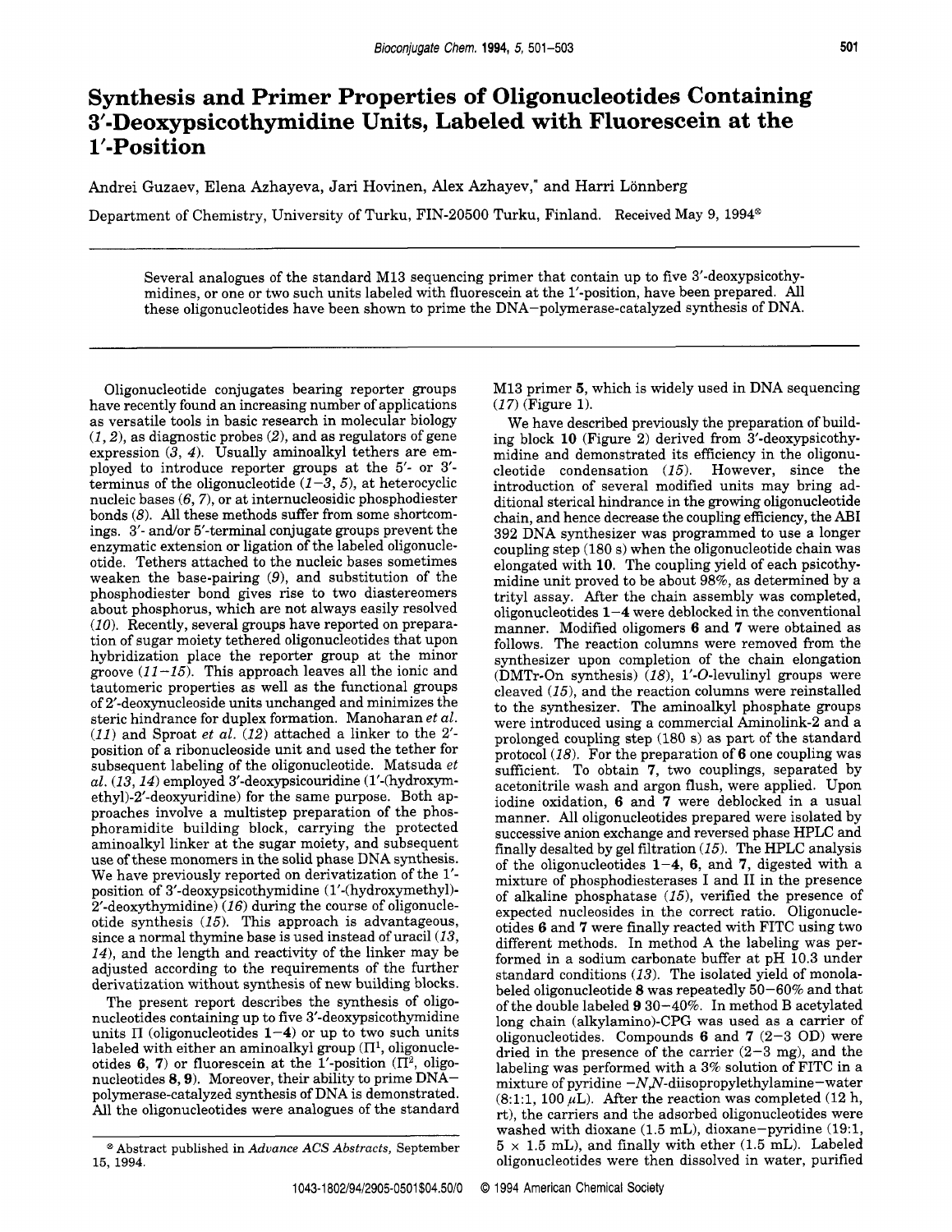

Flu = Fluorescein

**Figure 1.** Structures of oligonucleotides **1-9.** 



Thy = thymine-1-yl;  $DMTr = 4.4$ '-dimethoxytrityl;  $Lv = \text{levulinyl}$ . **Figure 2.** Structure of the building block **10.** 



**Figure 3.** Autoradiogram **of** 20% PAGE: lines A, K, 32P-labeled commercial 17nt standard M13 sequencing primer *5;* lines B-E, 32P-labeled **1-4;** line F, enzymatic elongation **of** 32P-labeled commercial standard M13 sequencing primer *5* on 27nt matrix; lines G-J, enzymatic elongation of 32P-labeled **1-4** on 27nt matrix.

by a successive anion exchange and reversed-phase HPLC, and finally desalted. The isolated yield of *8* was 80-90% and that of double labeled **9** was 70-80% repeatedly. The UV-vis absorption spectra of the labeled *8* and **9** exhibited the characteristic fluorescein absorption at 490 nm and oligonucleotide absorption at 260 nm, the ratio A (490 nm)/A (260 nm) observed with **9** being approximately 2-fold compared to that of *8.* 

Matsuda *et al. (13, 14)* have shown that oligonucleotides containing a 1'-derivatized 3'-deoxypsicouridine unit hybridize with complementary **DNA** strands. The aim of this work was to test the ability of the oligonucleotides **1-4,** as well as that of the FITC-labeled *8* and **9,** 

B C D A

**Figure 4.** Photograph of 20% PAGE under the long wavelength W. lines A, B, **<sup>8</sup>**and **9;** lines C, D, enzymatic elongation of **<sup>8</sup>** and **9** on 27nt matrix. The arrow on the left indicates the position of 32P-labeled commercial 17nt standard M13 sequencing primer *5;* the arrow on the right indicates the position of enzymatically elongated 32P-labeled commercial standard M13 sequencing primer *5* on 27nt matrix.

to prime the DNA-polymerase-catalyzed reaction and to compare their priming ability to that of commercial standard M13 sequencing primer *5.* 5'-32P-Labeled (19) derivatives **1-4** and FITC-labeled *8* and **9** were annealed to the synthetic 27-nt. complementary strand, and the polymerase reaction, employing Sequenase version 2.0, was performed.<sup>1</sup> The products were analyzed with PAGE. Figure 3 shows the autoradiography of PAGE,

<sup>&</sup>lt;sup>1</sup> The elongation reaction mixtures contained the following: 1.25 pmol of 32P-labeled **1-5,** annealed to an equal amount of synthetic matrix 5'-GTTTTACAACGTCGTGACTGGGAAAAC- $3'$ ;  $1-2$  units of Sequenase version 2.0; 0.06 M 1,4-dithio-D,Lthreitol; 75  $\mu$ M each 2'-deoxynucleoside 5'-triphosphate, 40 mM Tris-HCl pH 7.5; 20 mM MgCl<sub>2</sub>; 50 mM NaCl. The chain elongation reaction **of** FITC-labeled primers contained **60** pmol of **8** and **9** and an equal amount of synthetic matrix. After 10 min at 37 "C reactions were stopped by 10 times dilution with "stop-solution7' (95% formamide, 20 mM EDTA, 0.05% bromophenol blue, 0.05% xylenecyanol). Products **of** the chain elongation reactions were analyzed with 20% PAGE.